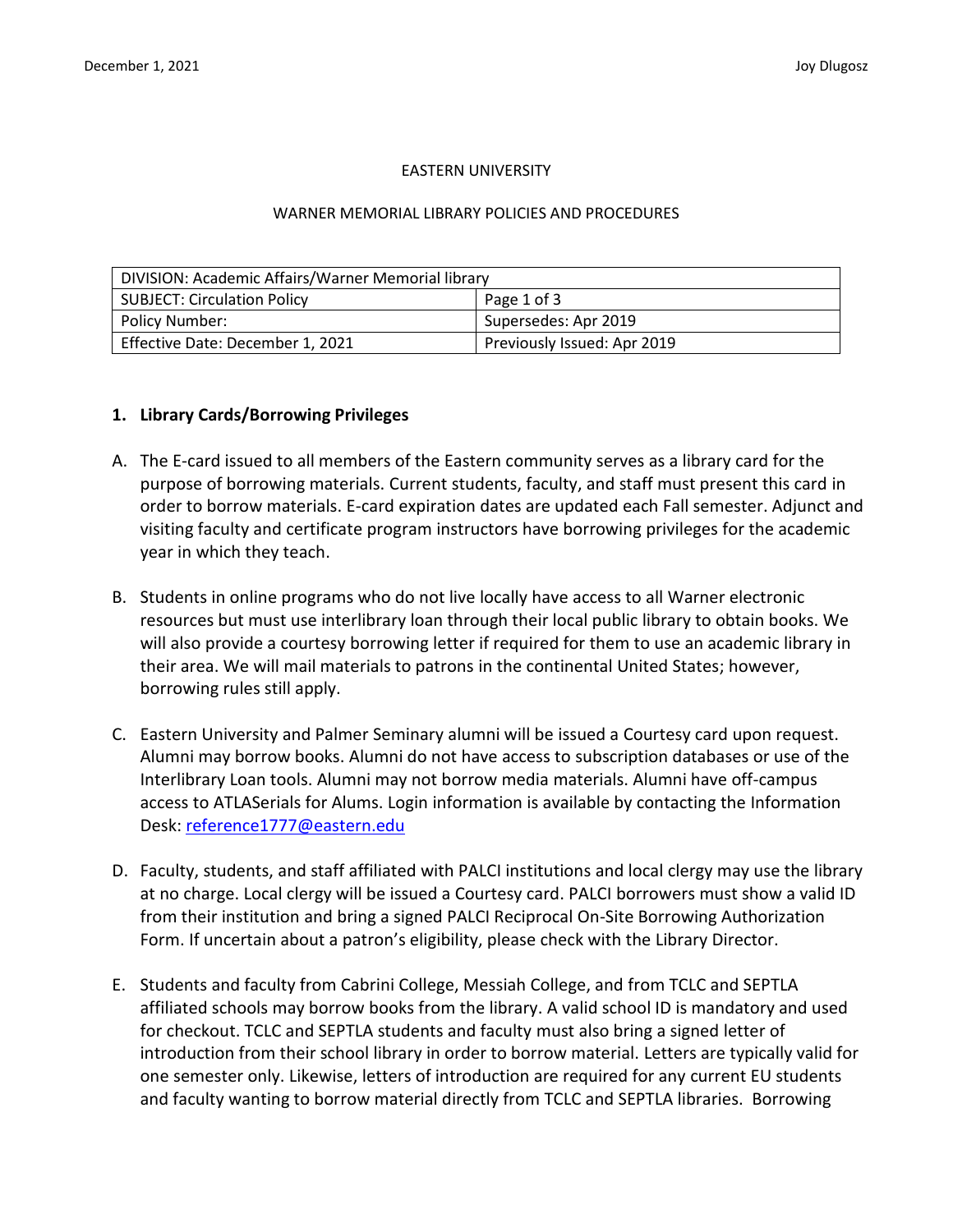letters are available at the Information Desk. SEPTLA letters are available only to graduate students and faculty.

- F. In the wider community, those who are 18 or older and not otherwise associated with Eastern or a cooperating institution can obtain borrowing privileges by joining the Friends of the Library. This includes Radnor Township residents and patrons living within the 4-county region – Delaware, Montgomery, Philadelphia, and Chester counties. Cost is \$50 per year. Friends of the Library may borrow books only (no AV or interlibrary loan).
- G. We do not participate in ACCESS PA.

# **2. Circulation Periods**

A. Materials may be borrowed from the collection for differing periods, depending on the material and the patron's status. Reference books and print periodicals do not circulate outside the library. EZ Borrow books circulate for 4 weeks and are permitted one renewal. EZ Borrow and ILL books may not be used by faculty for course reserves, nor by students for course textbooks. The library reserves the right to refuse processing any book requests via interlibrary loan due to inappropriate content.

# 1. BOOKS

| Undergraduate, Graduate Students                                                   | 4 weeks, limit of 50 books, 1 renewal         |
|------------------------------------------------------------------------------------|-----------------------------------------------|
| ESCM/Priscilla Inst/Nonmatriculating                                               | 4 weeks, limit of 10 books, 1 renewal         |
| Faculty                                                                            | 90 days, unlimited number of books, 1 renewal |
| <b>Staff</b>                                                                       | 4 weeks, limit of 10 books, 1 renewal         |
| Alumni                                                                             | 4 weeks, limit of 10 books, 1 renewal         |
| Outside (Friends, cooperating institution) 4 weeks, limit of 10 books, no renewals |                                               |

- 2. MEDIA Audiobooks 4 weeks, limit of 3 total media items, 1 renewal Music CDs 1 week, limit of 3 total media items, no renewals DVD & VHS 1 week, limit of 3 total media items, no renewals
- B. Patrons may check out 3 non-book media of each type (3 DVDs, 3 CDs, etc.).
- C. Media are available to current students, staff, and faculty only—no outside borrowers.
- D. Media are not available for interlibrary loan--either lending or borrowing.

# **3. Reserve Materials**

- A. 3-hour loan time
- B. Limit of 3 items; may renew once if no one else needs it
- C. Materials must stay in the library.
- D. Available to students and faculty only
- E. Faculty may not use EZ borrow or ILL books for course reserves.